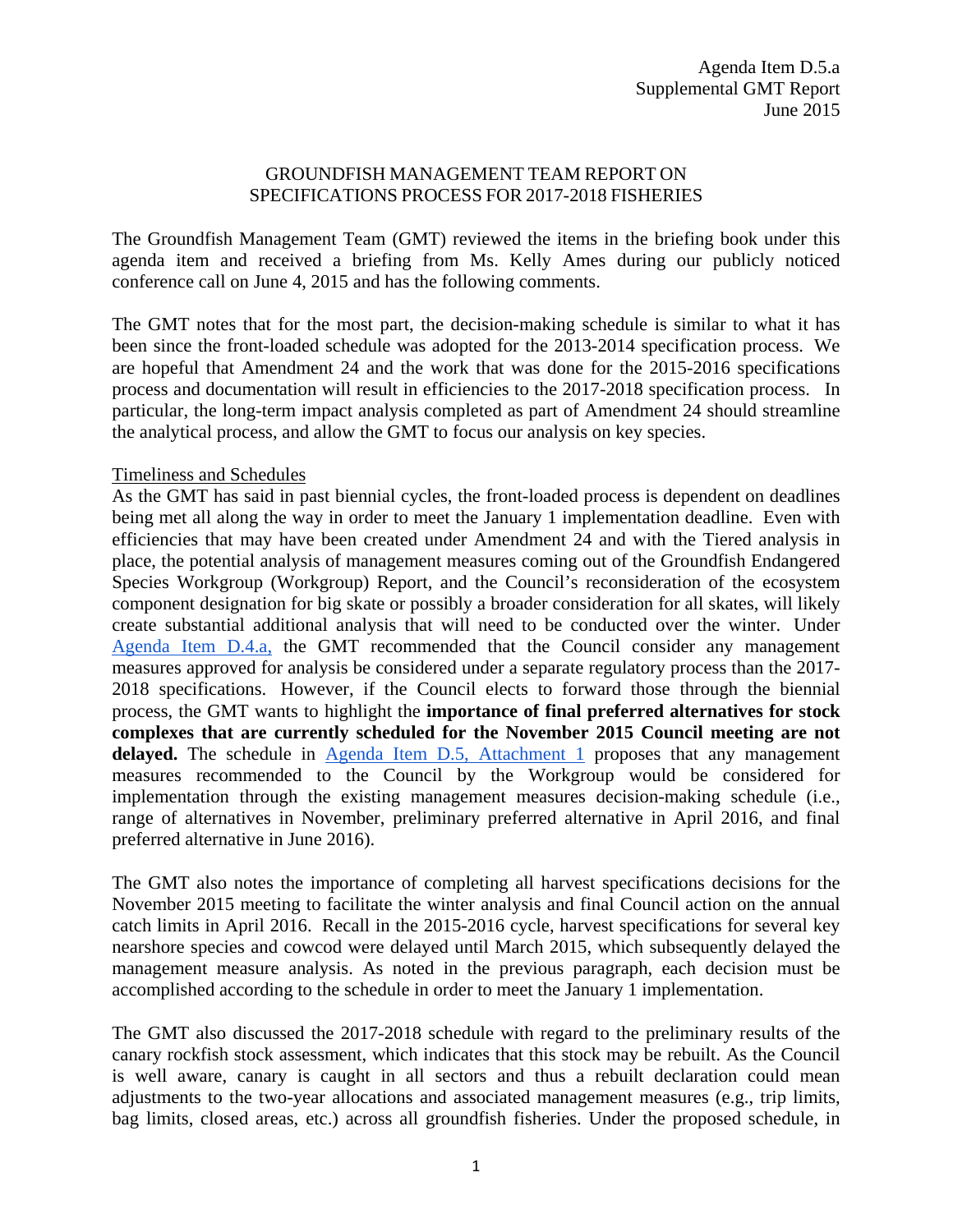November 2015 the Council would provide guidance on two-year allocations for over-winter analysis by the GMT and possible consideration by the Groundfish Allocation Committee (GAC), if recommended by the Council. The Council is scheduled to adopt preliminary preferred alternatives for two-year allocations at the April 2016 Council meeting. **The GMT recommends that if a GAC meeting is desired, that it be scheduled earlier in the range of dates listed in the schedule to facilitate selection of the preliminary preferred management measure alternatives in April 2016.** That is, the schedule anticipates a GAC meeting sometime between February 9 and March 8, 2016. If the GAC meeting was held in February, for example, the GMT could provide analysis of the GAC preferred alternative in time for the April 2016 Council meeting. If the GAC meeting happens later, for example in March, there would be limited time to provide such analysis for the April 2016 meeting.

**The GMT also recommends that the schedule also include Scientific and Statistical Committee (SSC) review of the harvest specification values in the analytical document and the Stock Assessment and Fishery Evaluation document in March 2016.** This recommendation is meant to ensure that all SSC-recommended values are accurately captured within the two documents. Recall, in November 2014, the SSC and Council had to reconsider select harvest specifications due to discrepancies between the two documents, which caused challenges in the rulemaking process.

## Delivery of the final analytical document, scheduled July 15th, 2016

The GMT has some concerns with the timing of the June 2016 Council meeting that is scheduled to end on June 28, and delivering the final analysis of the final preferred alternative to NMFS on July 15, 2016. With the Council meeting concluding this late in June, it is likely that, given compensatory time off following the Council meeting and the subsequent July 4 holiday, that the first opportunity that Council staff and others will have to compile recommendations coming out of the June Council meeting and request any additional analysis will be July 6. This schedule will result in a potentially unrealistic and very short opportunity (seven working days) for the GMT to provide additional analysis under the final preferred alternative that would be due to NMFS by July 15.

With this concern in mind, the GMT notes that National Marine Fisheries Service (NMFS) National Environmental Policy Act (NEPA) scoping is scheduled for completion prior to the tentative March briefing book deadline (February 9, 2016). This is anticipated to allow for a better understanding of the proposed action and potential impacts that would be necessary to determine the appropriate type of NEPA analysis required. The schedule in [Attachment 1](http://www.pcouncil.org/wp-content/uploads/2015/05/D5_Att1_Schedule_JUN2015BB.pdf) provides for an update to the Council on the status of the 2017-2018 specifications process at the March Council meeting that will include NMFS' decision on the required NEPA analysis. This March update will give the Council some indication if there is flexibility to adjust the July 15, 2016 delivery date of the analysis of the final preferred alternative. **The GMT recommends that NMFS and Council staff keep this seven working day turn-around issue at the forefront and consider whether the time period could be extended when evaluating the schedule update that will come in March 2016.**